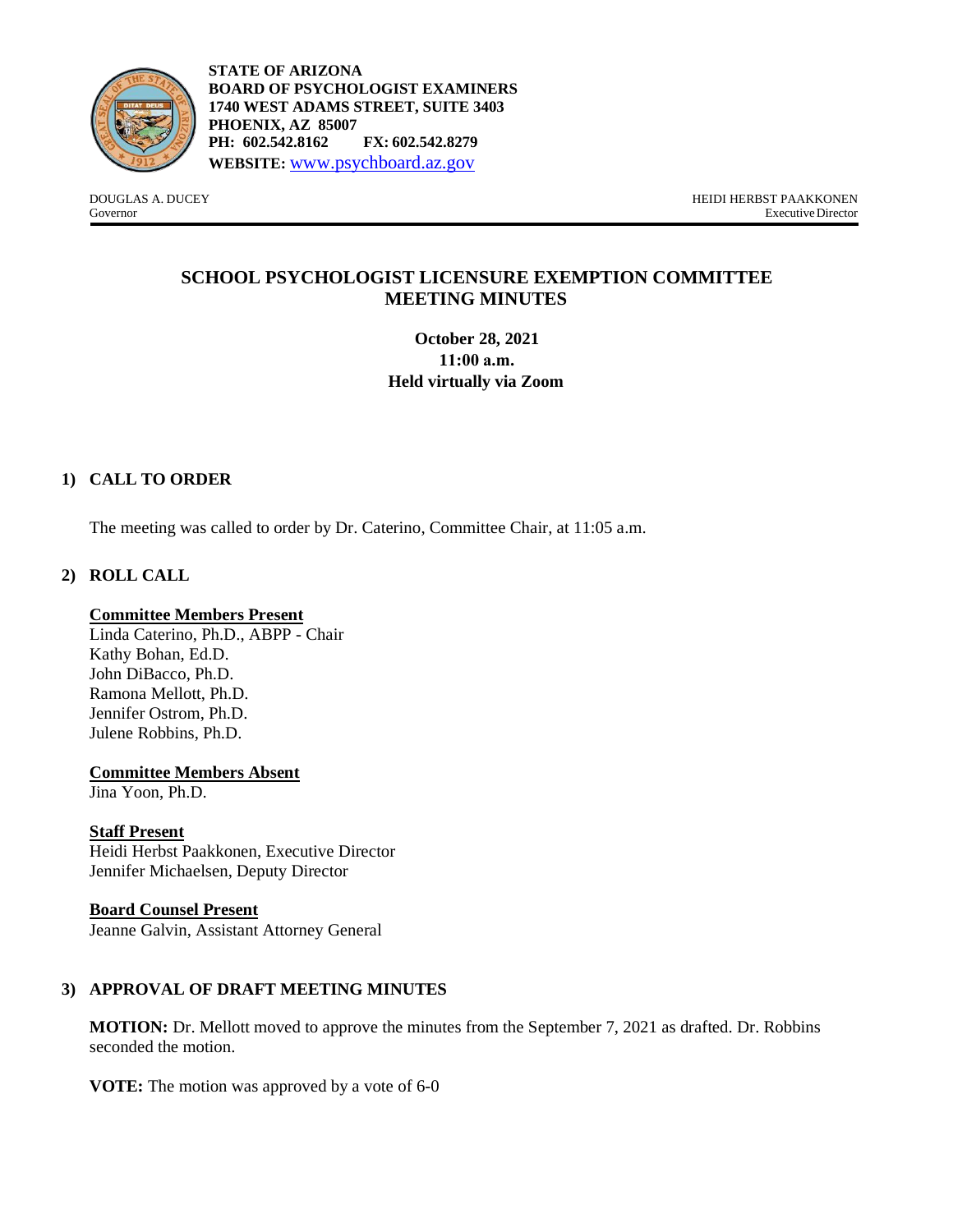#### **4) DISCUSSION, CONSIDERATION, AND POSSIBLE ACTION OF DRAFT PROPOSED SUBSTANTIVE POLICY STATEMENT SP.01-21**

Dr. Caterino reminded the Committee members that the group had previously drafted possible Substantive Policy Statement language in an attempt to recommend to the Board clarification of A.R.S. §32-2075(A)(1). The discussion reflected that the members were unable to come to a consensus on proposed language given the varying interpretations of terms in the statute such as "employed by". The members noted that Ms. Paakkonen distributed a collection of questions with the members for purposes of helping to shape the discussion. The conversation also circled back to the previously identified varied arrangements utilized in Arizona to deliver school psychology services. The Committee acknowledged that while the Board's statutes preclude the use of terms with the root "psycho", the Arizona Department of Education permits certified school psychologists to use this term. The once instance where the Committee members reached consensus is that the exemption does not permit a unlicensed but certified school psychologist to provide services through their own private practice.

Ms. Galvin advised the members that it is difficult at this time to have insight into the Arizona State Legislature's intent for the term "employed by" when the statute language was crafted. She also cautioned the Committee with respect to arriving at conclusions without having a full set of facts. Ms. Galvin noted that this is a very complex issue with a number stakeholders representing varying perspectives. She also opined that a Substantive Policy Statement likely will not resolve the ambiguity of the statute language, and a statutory revision appears to be necessary to bring the type of clarity that the Committee is trying to achieve; in doing so, however, the Board should assemble all stakeholders to participate in this process.

The Committee discussion reflected that the Board has the authority to issue a Cease and Desist letter to persons who practice psychology in Arizona without a license. Ms. Galvin stated that the Board can refer such conduct to local authorities for purposes of conducting a criminal investigation, and a court issued injunction is another possible remedy. It was noted that at last report the Arizona Department of Education was investigating three school psychologists for various allegations that could result in a revocation of certification.

The members acknowledged that there is some danger with respect to the Committee recommending actions that amount to regulatory over-reach. Additionally, given that this issue remerges every few years (when the composition of the Board has changed), the idea solution is to arrive at a memorialized interpretation of the statute language. It was noted that access to data that is collected by the Arizona Department of Education would better inform the Committee for purposes of making recommendations to the Board. Clarification was supplied relative to the fact that certified unlicensed school psychologists are not trained in forensics, however they are trained in their graduate programs to conduct complex evaluations for purposes of complying with the Individuals with Disabilities Education Act (IDEA). It was the consensus of the Committee that the Arizona Psychological Association will be contacted for purposes of identifying a member to serve on this Committee.

The discussion reflected that fact that the Arizona State Legislature is more interested in statute revisions that improve access to services rather than those that might restrict access. A concern was raised that supply-anddemand arguments should not rise above the Board's responsibility to ensure that quality of services is not compromised and that the public is protected. The group mentioned other organizations, such as Section 16 of the American Psychological Association, who may be invited to provide feedback to any policy change the Board elects to pursue.

#### **5) NEW AGENDA ITEMS FOR FUTURE MEETINGS**

The following items were requested:

- 1) A review of some proposed statutory language changes prepared by AASP's Legislative Liaison to §A.R.S. 32-2075(A).
- 2) Dr. Ostrom agreed to make another attempt to invite a set of representatives of the Arizona Department of Education who have diverse roles with respect to certified school psychologists to a future meeting for purposes of addressing the Committee members' questions.
- 3) Finally, the Committee requested that, if available, survey data collected by the Arizona Department of Education be obtained and reviewed.